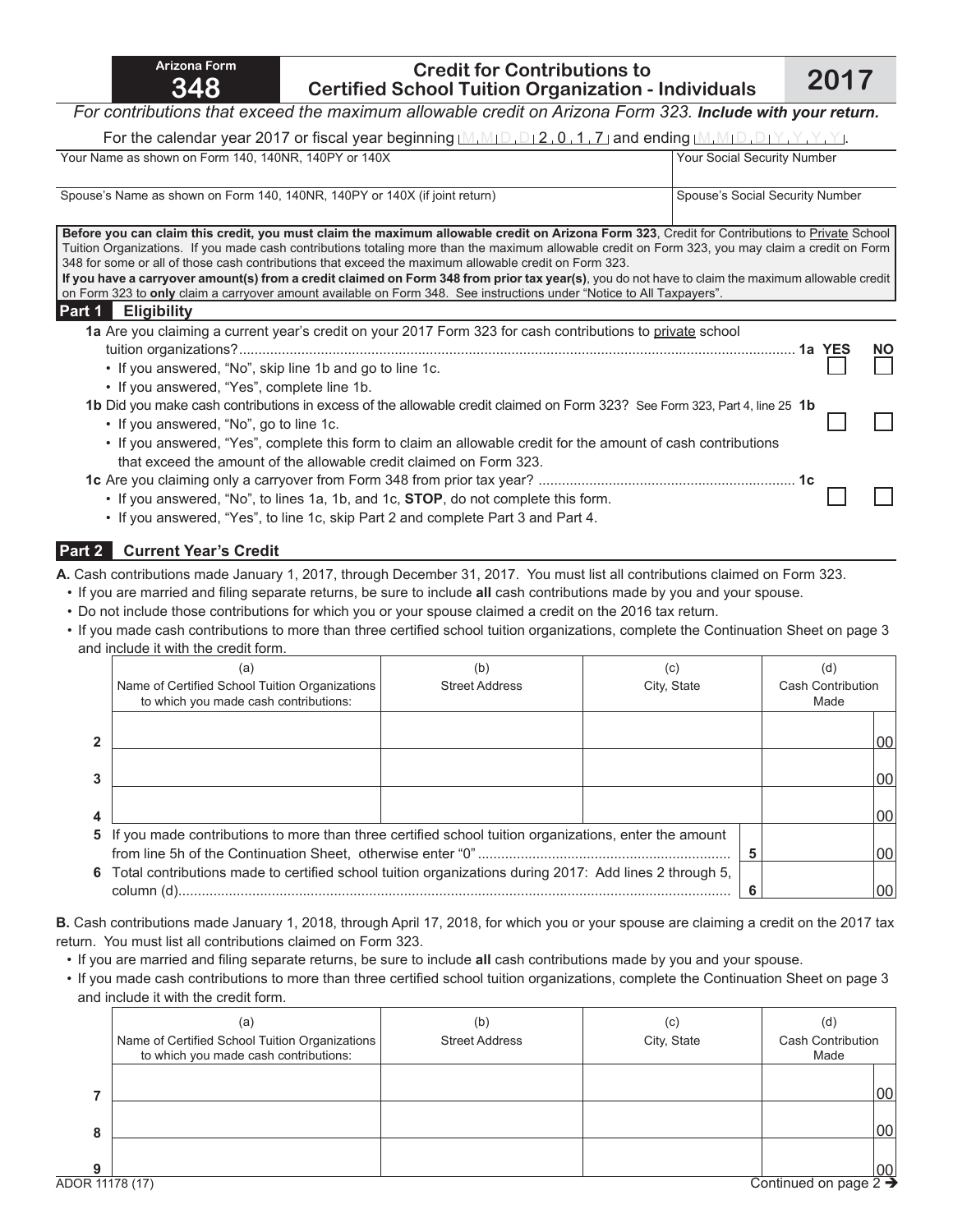| Your Name (as shown on page) | Your Social Security Number |
|------------------------------|-----------------------------|

## **Part 2 (Continued)**

| 10 If you made contributions to more than three certified school tuition organizations, enter the amount | 10 <sup>1</sup> | 00 |
|----------------------------------------------------------------------------------------------------------|-----------------|----|
| 11 Total contributions made to certified school tuition organizations January 1, 2018, through April 17, |                 |    |
| 2018, for which you are claiming a credit on your 2017 return: Add lines 7 through 10, column (d)        | 11              | 00 |
|                                                                                                          | 12              | 00 |
| 13 Maximum allowable credit claimed on Form 323 for the current taxable year:                            |                 |    |
| • Single taxpayer; and heads of household; enter \$546                                                   |                 |    |
|                                                                                                          | 13              | 00 |
|                                                                                                          | 14              | 00 |
| 15 Maximum allowable credit on Form 348 for the current taxable year:                                    |                 |    |
| • Single taxpayers or heads of household, enter \$543.                                                   |                 |    |
|                                                                                                          | 15              | 00 |
| <b>16</b> Current year's credit to claim on Form 348:                                                    |                 |    |
| Enter the smaller of line 14 or line 15.                                                                 |                 |    |
| In most cases, if you are married and filing a separate return, enter one-half of the smaller of         |                 |    |
|                                                                                                          | 16              | 00 |

# **Part 3 Available Credit Carryover**

|    | (a)                                       | (b)                                                                 |        | (c)                    |    | (d)                      |        |
|----|-------------------------------------------|---------------------------------------------------------------------|--------|------------------------|----|--------------------------|--------|
|    | Taxable Year                              | <b>Original Credit Amount</b>                                       |        | Amount Previously Used |    | Available Carryover:     |        |
|    | from which you are<br>carrying the credit |                                                                     |        |                        |    | Subtract column (c) from |        |
|    |                                           |                                                                     |        |                        |    | column (b).              |        |
|    |                                           |                                                                     |        |                        |    |                          |        |
| 17 | 2012                                      |                                                                     | 00     |                        | 00 |                          | 00     |
|    |                                           |                                                                     |        |                        |    |                          |        |
| 18 | 2013                                      |                                                                     | $00\,$ |                        | 00 |                          | $00\,$ |
|    |                                           |                                                                     |        |                        |    |                          |        |
| 19 | 2014                                      |                                                                     | 00     |                        | 00 |                          | $00\,$ |
|    |                                           |                                                                     |        |                        |    |                          |        |
| 20 | 2015                                      |                                                                     | 00     |                        | 00 |                          | $00\,$ |
|    |                                           |                                                                     |        |                        |    |                          |        |
| 21 | 2016                                      |                                                                     | 00     |                        | 00 |                          | $00\,$ |
|    |                                           |                                                                     |        |                        |    |                          |        |
|    |                                           | 22 Total Available Carryover: Add lines 17 through 21 in column (d) |        |                        |    |                          | 00     |

## **Part 4 Total Available Credit**

| 23 Current year's credit: Enter the amount from Part 2, line 16. |     |     |
|------------------------------------------------------------------|-----|-----|
|                                                                  | 23' | 100 |
| 24 Available credit carryover from Part 3, line 22, column (d).  |     |     |
|                                                                  | 24  | 00  |
| 25 Total Available Credit: Add line 23 and line 24.              |     |     |
|                                                                  | 25  | 00  |